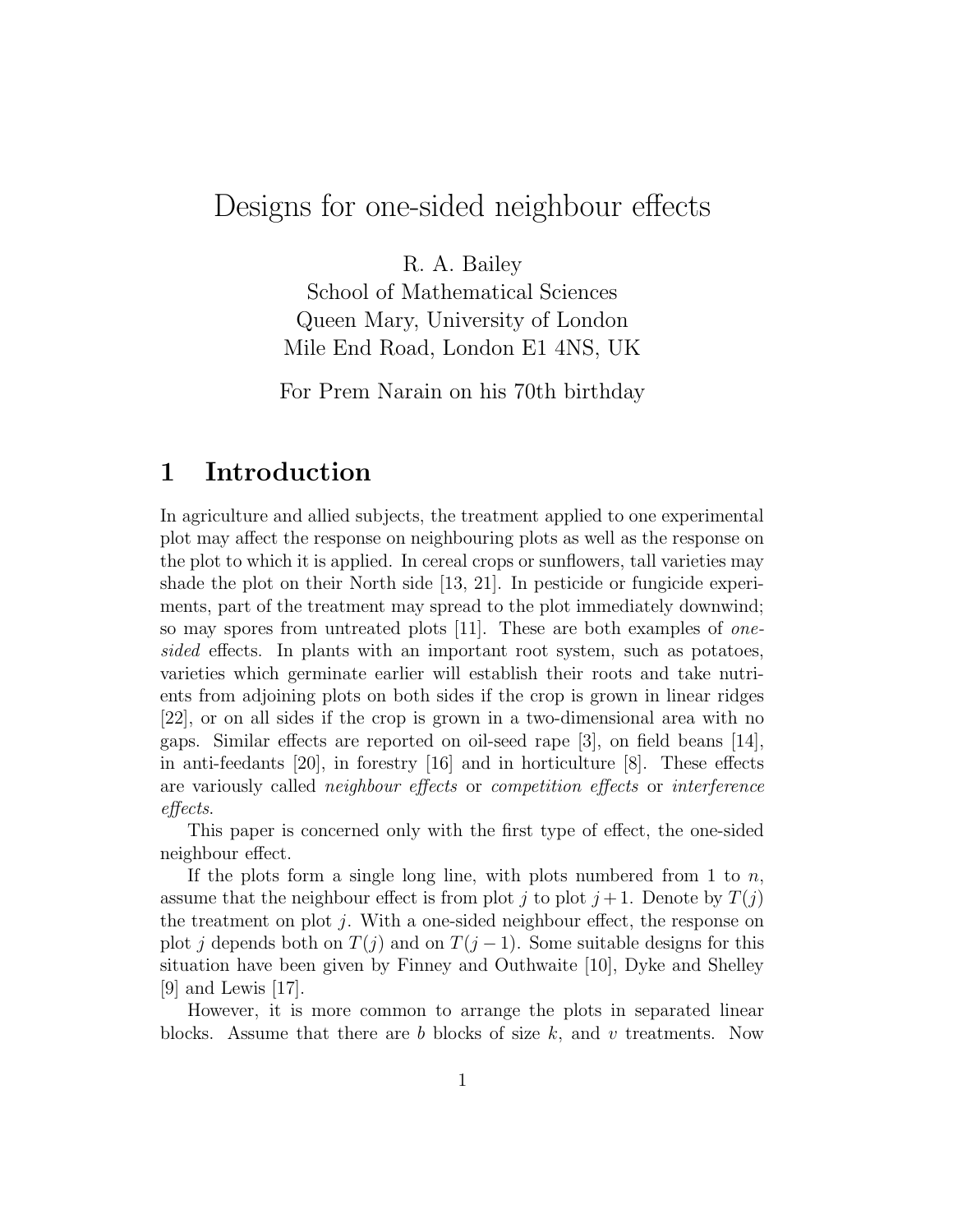denote by  $T(i, j)$  the treatment on plot j of block i, and by  $Y_{ij}$  the response on that plot.

### 2 Models and effects

The simplest model for a one-sided neighbour effect is

$$
E(Y_{ij}) = \beta_i + \tau_{T(i,j)} + \alpha_{T(i,j-1)}
$$
\n(1)

and

$$
Cov(\mathbf{Y}) = \sigma^2 \mathbf{I},
$$

where  $\beta_1, \ldots, \beta_b$  are (unknown) block effects,  $\tau_1, \ldots, \tau_v$  are (unknown) direct effects of the treatments,  $\alpha_1, \ldots, \alpha_v$  are (unknown) neighbour effects of the treatments, and  $\sigma^2$  is the (unknown) variance per plot.

Some more complicated models for  $E(Y_{ij})$  have been proposed. One is that

$$
E(Y_{ij}) = \begin{cases} \beta_i + \tau_{T(i,j)} + \alpha_{T(i,j-1)} & \text{if } T(i,j) \neq T(i,j-1) \\ \beta_i + \tau_{T(i,j)} & \text{if } T(i,j) = T(i,j-1). \end{cases}
$$
 (2)

This is tantamount to saying that each treatment has no neighbour effect on itself. For example, it may be argued that tall sunflowers shade shorter varieties but not other sunflowers of the same height. However, photosynthesis occurs in all the leaves of a plant, so a plant growing next to another plant of the same variety can clearly make less use of the sun than a plant with no shading.

What the experimenter usually seeks to find is the overall effect of a treatment when it is grown throughout a field  $[5, 12]$ . If treatment x is applied to every plot in block  $i$  then, under model  $(1)$ ,

$$
E(Y_{ij}) = \beta_i + \phi_x,
$$

where  $\phi_x = \tau_x + \alpha_x$ . We call  $\phi_x$  the *total effect* of treatment x. I think that those who have proposed model (2) have confused  $\tau_x$  with  $\phi_x$ .

A further model [15, 21] which may confuse the direct and total effects is:

$$
E(Y_{ij}) = \begin{cases} \beta_i + \tau_{T(i,j)} + \alpha_{T(i,j-1)} & \text{if } T(i,j) \neq T(i,j-1) \\ \beta_i + \tau_{T(i,j)} + \gamma_{T(i,j)} & \text{if } T(i,j) = T(i,j-1). \end{cases}
$$
(3)

In this case  $\phi_x = \tau_x + \gamma_x$ .

More complicated still is the model which allows for full interaction between a treatment and its neighbour [12, 22]:

$$
E(Y_{ij}) = \beta_i + \tau_{T(i,j)} + \alpha_{T(i,j-1)} + \delta_{T(i,j),T(i,j-1)}.
$$
\n(4)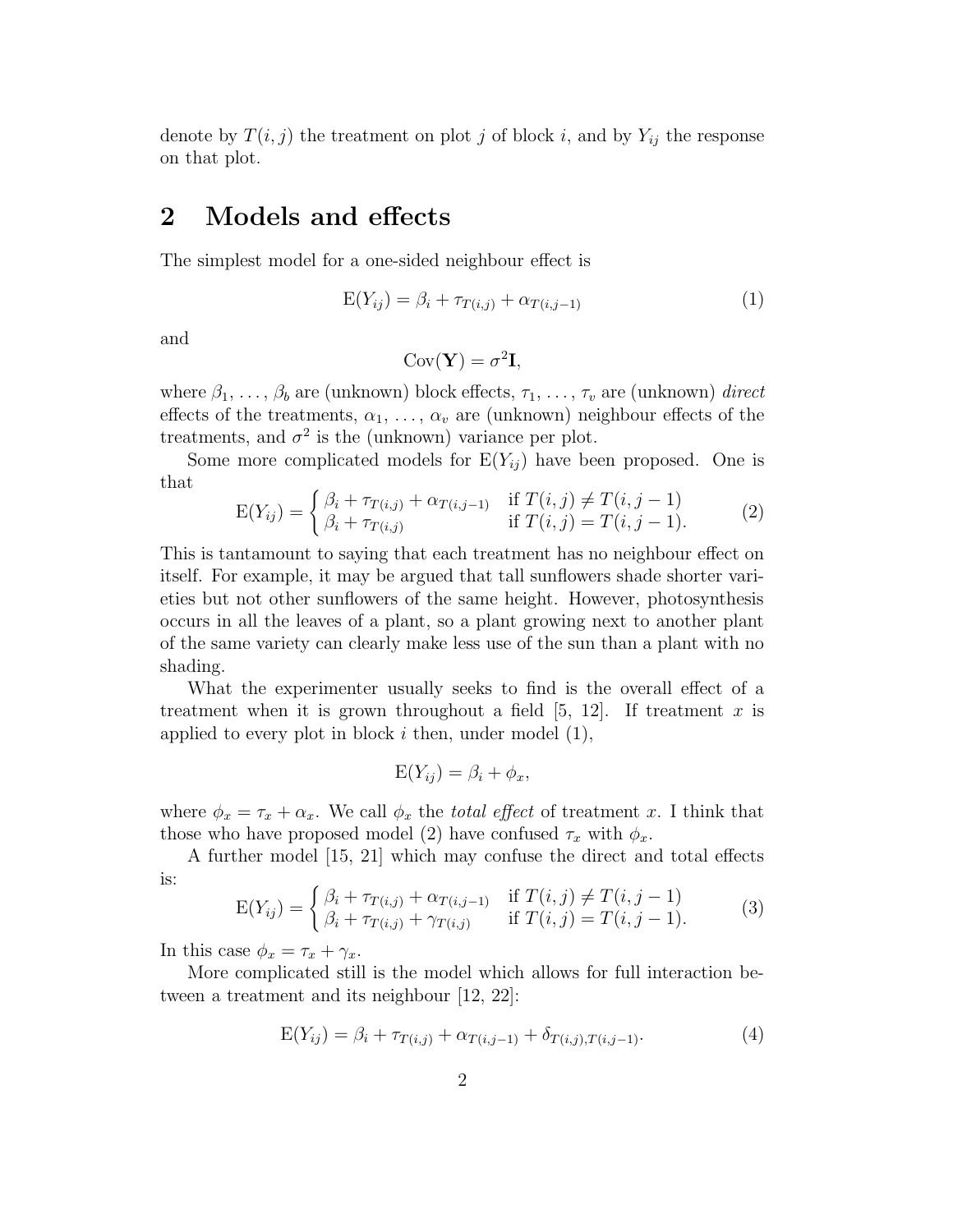In this case  $\phi_x = \tau_x + \alpha_x + \delta_{xx}$ .

There is a large literature on designs for the estimation of direct effects  $\tau$ . For example, Philippeau, Azaïs and Monod [19] recommend that, if model (1) is appropriate, then it is efficient to use a neighbour-balanced design (to be defined in Section 3) and analyse for the simple model with no neighbour effects. Kunert and Stufken [15] assume model (3) and recommend designs in which the  $\gamma$  parameters are not estimable.

However, the aim of the experiment is surely to estimate the total effects  $\phi$ . If model (2) or (3) or (4) holds, then the  $\alpha$  parameters (and  $\delta$  parameters, if any) are of no interest but the  $\gamma$  parameters (if any) are important. In this situation the only sensible way to conduct the experiment is to apply treatments to large areas such as whole fields, with guard areas in between. This is likely to be much more expensive, have smaller true replication, and have larger variability than an experiment in smaller plots.

If model (1) holds then we can still conduct an experiment in small plots in linear blocks. There is a difficulty about plot 1 of each block, because there is apparently no neighbour effect to apply to it. However, we should really include a parameter  $\alpha_0$  for the effect of 'no neighbour'. Rather than fit this extra parameter, an alternative that is often recommended is to have a border plot before plot 1 of each block i. A treatment  $T(i, 0)$  is applied to this plot but its response is not measured. It is convenient if  $T(i, 0) = T(i, k)$ , because then each neighbour effect occurs the same number of times in block  $j$  as its corresponding direct effect. A bordered block design with this property is called circular.

There is now a design dilemma. To estimate  $\tau_x + \alpha_x$  well, we need many adjacent pairs of plots that both have treatment  $x$ . On the other hand, to allow for block effects efficiently, we do not want any treatment to occur more than once in any block, if  $k \leq v$ . However, adjacent plots are always in the same block if blocks are well separated.

Bailey and Druilhet [4] sought to resolve this dilemma by finding circular block designs which are optimal for estimation of the total effects  $\phi$ . They showed that if no treatment is ever adjacent to itself then circular block designs which are binary (no treatment occurs more than once in a block), balanced (in the usual sense that every pair of distinct treatments is in the same number of blocks) and neighbour-balanced, are optimal for the estimation of total effects. Azaïs, Bailey and Monod  $[2]$  gave a table of such designs for  $b = v, k = v - 1$  and  $b = v - 1, k = v$ , with instructions for their use.

Bailey and Druilhet also showed that if  $b$  is large then designs with selfneighbours are better than those without, if  $k \geq 5$ . They describe a class of optimal designs which can certainly be realised if  $b = v!$ , which is usually too large for practical use. The remainder of this paper gives optimal designs for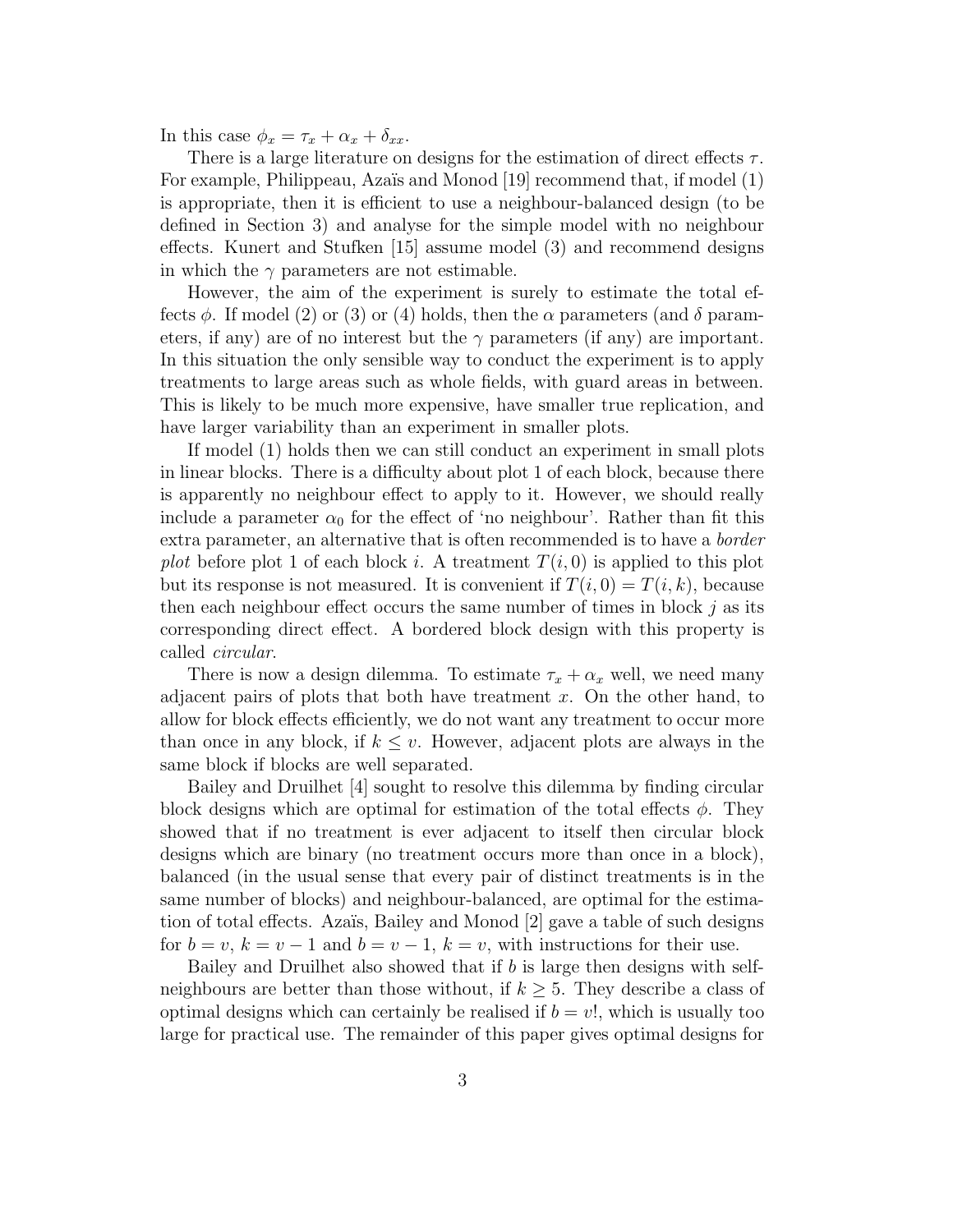the smallest possible value of b, for given small values of  $k$  and  $v$ .

## 3 Properties of the designs

Each design is *balanced* in the sense that there is an integer  $\mu$  such that every pair of distinct treatments has concurrence  $\mu$ . Here the *concurrence* of treatments  $x$  and  $y$  means the number of pairs of plots in the same block with one receiving treatment x and the other receiving treatment y. Each design is also *neighbour-balanced* in the sense that there is an integer  $\lambda$  such that every treatment is followed by each other treatment  $\lambda$  times.

Bailey and Druilhet [4] give the optimal number s of treatments to put in each block, for each block size k with  $3 \leq k \leq 16$ . Part of this information is reproduced in Table 1. When  $k = 4$  there are three values of s, all optimal. Of the s treatments in any block,  $n_1$  occur m times and  $n_2$  occur  $m+1$  times, where m is the integer part of  $k/s$ ,  $n_2 = k - sm$  and  $n_1 = s - n_2$ . Each block contributes  $\theta/2$  to the sum of the concurrences, where

$$
\theta = n_1(n_1 - 1)m^2 + n_2(n_2 - 1)(m + 1)^2 + 2n_1n_2m(m + 1)
$$
  
=  $sm(m + 1) + k(k - 2m - 1).$ 

Hence

$$
b\theta = v(v-1)\mu.
$$
\n<sup>(5)</sup>

Bailey and Druilhet [4] show that all occurrences of any one treatment in any one block must be in a single sequence of adjacent plots (possibly including both the last plot and the first plot), so each block contributes  $s$ to the sum of neighbour adjacencies. Hence

$$
bs = v(v-1)\lambda.
$$
 (6)

|  |  |  |  | $k$ 3 4 4 4 5 6 7 8 9<br>$\begin{array}{cccccccccccc} s&3&2&3&4&3&3&4&4&4\\ m&1&2&1&1&1&2&1&2&2\\ n_1&3&2&2&4&1&3&1&4&3\\ n_2&0&0&1&0&2&0&3&0&1\\ \theta&6&8&10&12&16&24&36&48&60 \end{array}$ |
|--|--|--|--|------------------------------------------------------------------------------------------------------------------------------------------------------------------------------------------------|

Table 1: When the blocks have size  $k$ , then s treatments should appear in each block, with  $n_1$  appearing m times and  $n_2$  appearing  $m + 1$  times, so each block contributes  $\theta$  to the sum of the concurrences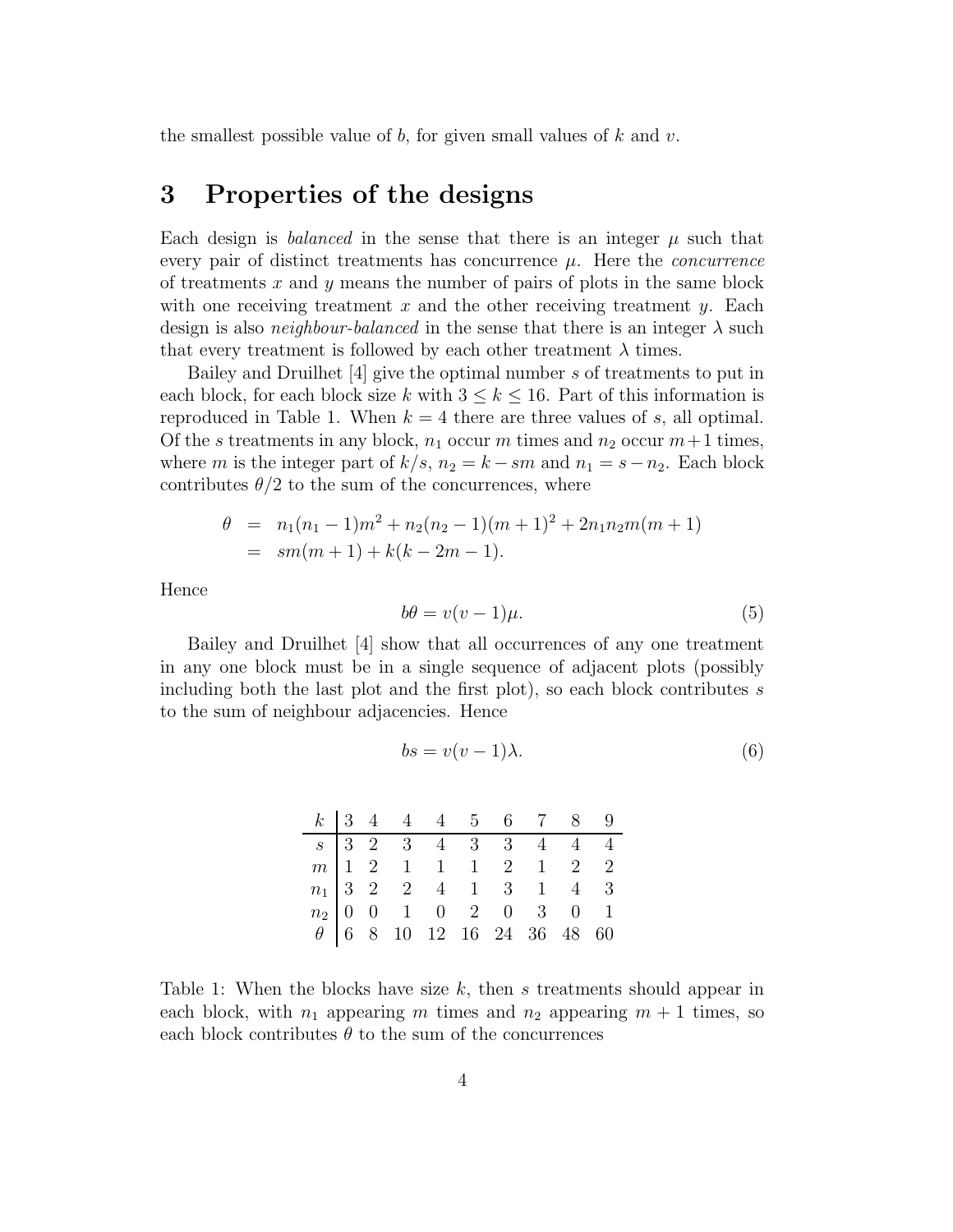Note that if  $\theta$  and s are coprime then b must be a multiple of  $v(v-1)$ .

### 4 The tables, and how to use them

Tables 3–6, supplemented by the text in Section 5, give the smallest designs with the properties in Section 3, for the range  $3 \leq k \leq 9$  and  $s \leq v \leq 10$ . Apart from the exceptions mentioned in Section 5, each given design has the parameters which are the smallest solutions to Equations (5) and (6).

To use these, first choose one of the designs for the appropriate values of v and k. If  $k = 4$  there may be a choice of design. In the tables, the blocks are shown as columns, to save space. Randomly allocate the columns of the chosen design to the actual blocks. In each block independently, randomly choose a number  $l$  between 1 and  $k$  inclusive, and move the treatment on plot i to plot  $i + l$  modulo k. Finally, in each block, put the treatment on plot k onto the border plot before plot 1.

For example, if  $v = k = 5$  then start with the design in Table 5(a), which has 20 blocks. Randomization can produce the layout in Table 2, where the blocks are shown as rows, with the border plot at the left-hand end.



Table 2: One layout obtained by randomizing the design in Table 5(a)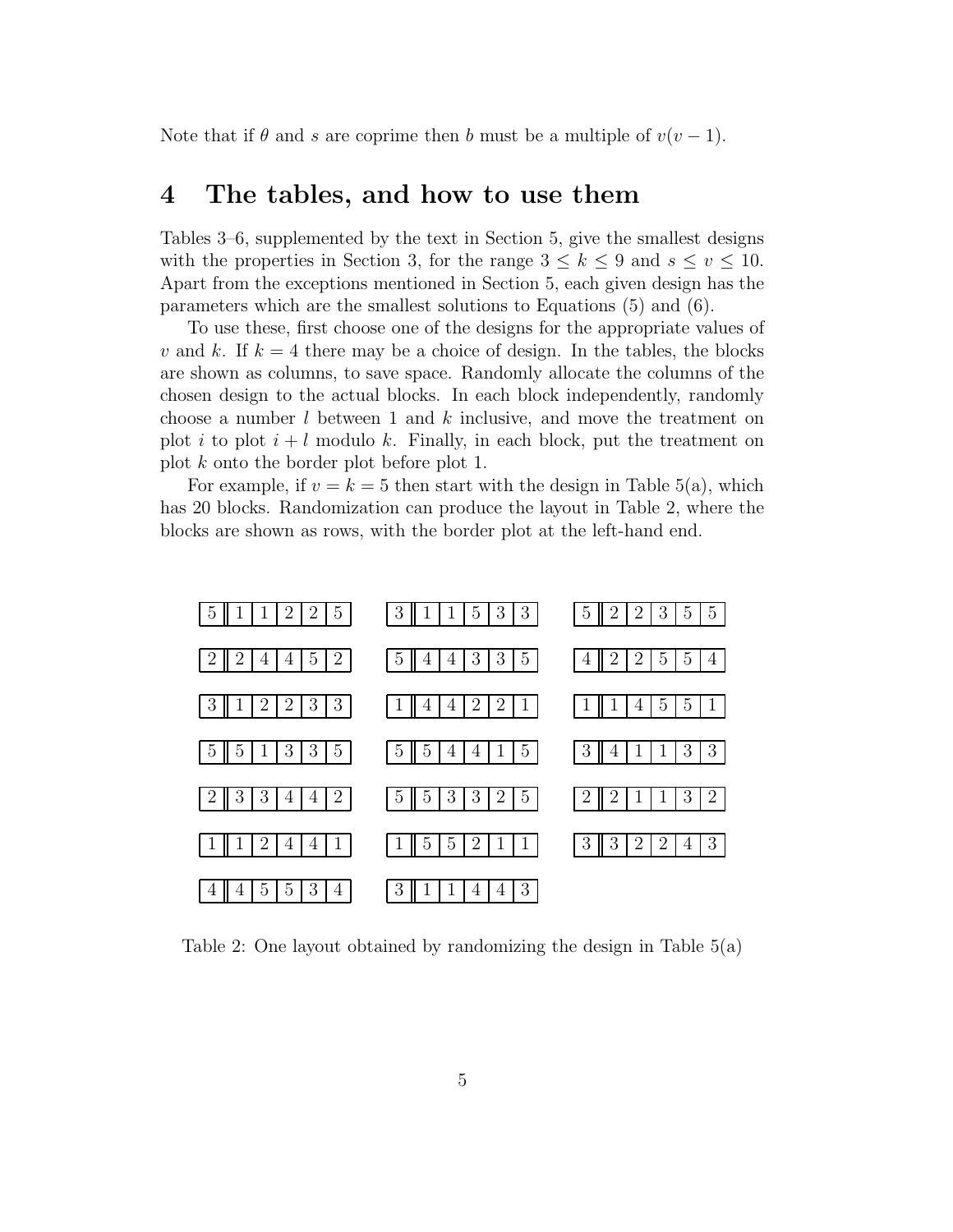## Tables of designs

### 5.1 Block size three

When  $k = 3$  then  $s = 3$  and the designs are just *Mendelsohn triple systems* [18]. As Colburn and Rosa [7] show, there is a design corresponding to the smallest integer solutions of Equations (5) and (6) except when  $v = 6$ . These are given in Table 3. The second smallest solution for  $v = 6$  corresponds to the design in Table 3(d).

 1 3 2 4 1 2 2 3 4 1 4 3 3 1 4 1 5 1 4 1 5 1 5 2 4 2 5 2 5 3 5 2 2 2 2 2 3 3 3 3 4 4 3 3 3 3 4 4 4 4 1 4 1 5 1 4 1 5 1 5 1 4 2 5 2 5 2 5 3 (a)  $v = 3, b = 2,$  (b)  $v = 4, b = 4,$  (c)  $v = 5, b = 20,$  $\mu = 2, \lambda = 1$   $\mu = 2, \lambda = 1$   $\mu = 6, \lambda = 3$  2 3 4 5 1 2 3 4 5 6 6 6 6 6 5 1 2 3 4 3 4 5 1 3 4 5 1 2 2 3 4 5 1 3 4 5 1 2 6 6 6 6 5 1 2 3 4 1 2 3 4 5 1 2 3 4 5 2 3 4 5 6 7 4 5 6 7 1 2 3 3 4 5 6 7 1 2 3 4 5 6 7 1 5 6 7 1 2 3 1 2 3 4 5 6 7 (d)  $v = 6, b = 20, \mu = 4, \lambda = 2$  (e)  $v = 7, b = 14, \mu = 2, \lambda = 1$  2 3 4 5 6 7 8 8 8 8 8 8 8 8 8 8 8 8 8 8 8 8 8 8 8 8 8 5 6 7 1 2 3 7 1 2 3 4 5 6 7 1 2 3 4 5 6 7 1 2 3 4 5 6 3 4 5 6 7 1 1 2 3 4 5 6 7 2 3 4 5 6 7 1 4 5 6 7 1 2 3 2 3 4 5 6 7 1 2 3 4 5 6 7 1 2 3 4 5 6 7 1 2 3 4 5 6 7 4 5 6 7 1 2 2 3 4 5 6 7 1 6 7 1 2 3 4 5 5 6 7 1 2 3 4 6 7 1 2 3 4 3 4 5 6 7 1 2 2 3 4 5 6 7 1 2 3 4 5 6 7 1 (f)  $v = 8$ ,  $b = 56$ ,  $\mu = 6$ ,  $\lambda = 3$  3 4 6 7 9 1 7 2 8 3 9 1 9 2 7 3 8 1 8 2 9 3 7 2 5 5 8 8 4 4 5 5 6 6 5 5 6 6 4 4 6 6 4 4 5 5 1 6 4 9 7 7 1 8 2 9 3 9 1 7 2 8 3 8 1 9 2 7 3 (g)  $v = 9, b = 24, \mu = 2, \lambda = 1$  4 7 0 0 0 0 0 0 0 0 0 1 7 2 8 3 9 1 9 2 7 3 8 1 8 2 9 3 7 5 8 5 6 4 2 3 1 8 9 7 4 4 5 5 6 6 5 5 6 6 4 4 6 6 4 4 5 5 6 9 4 5 6 1 2 3 7 8 9 7 1 8 2 9 3 9 1 7 2 8 3 8 1 9 2 7 3 (h)  $v = 10, b = 30, \mu = 2, \lambda = 1$ 

Table 3: Designs for blocks of size 3 ( $k = 3$ ,  $s = 3$ ,  $\theta = 6$ )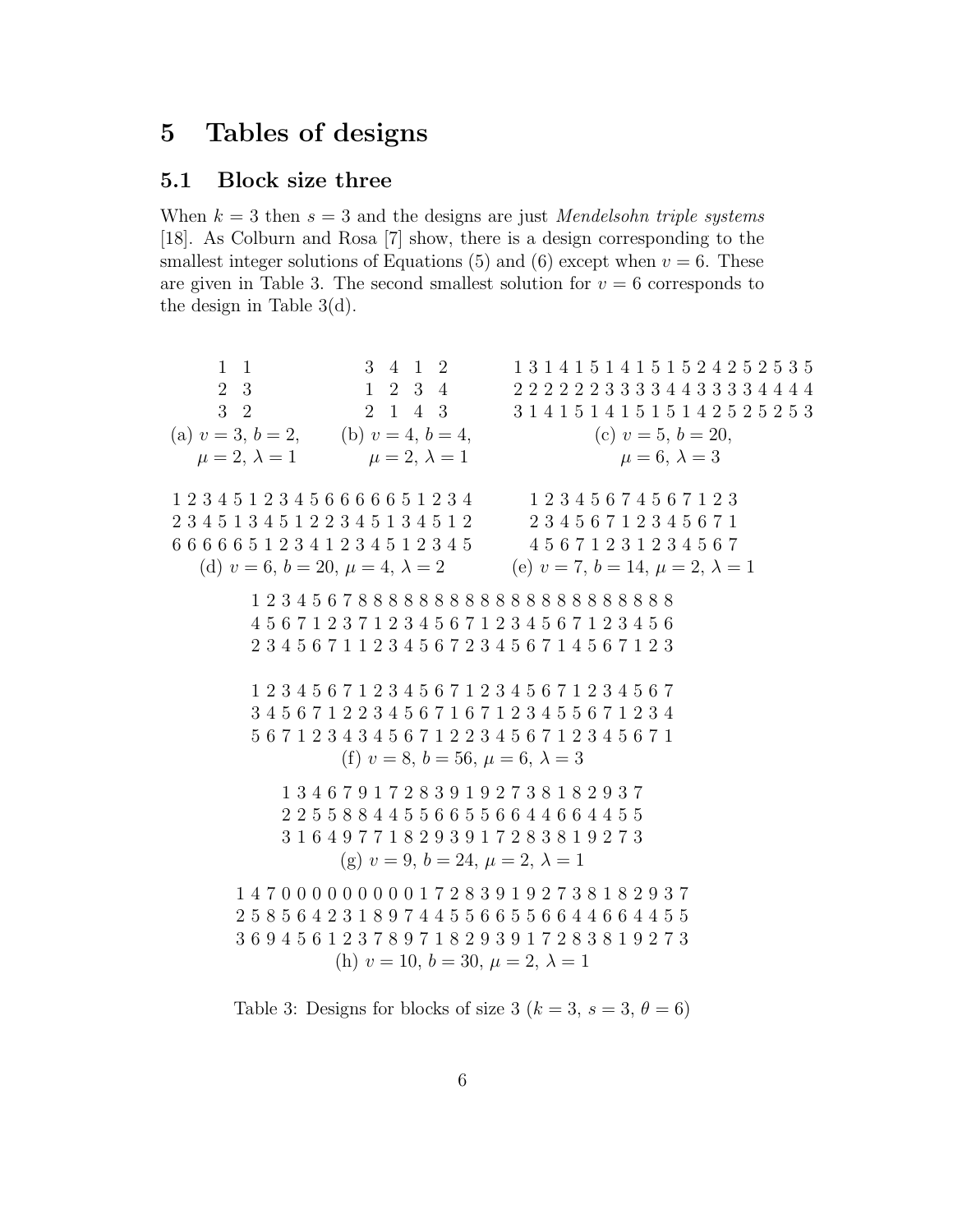#### 5.2 Block size four

When  $k = 4$  then s may be 2 or 3 or 4. If  $s = 2$  then each block has the cyclic pattern  $(x, x, y, y)$ . Using one such block for each unordered pair  $\{x, y\}$  of treatments gives a design with  $b = v(v-1)/2$ . The designs in parts (a), (c), (f), (h), (j) and (l) of Table 4 have this form. If  $s = 3$  then Equations (5) and (6) give  $10b = v(v-1)\mu$  and  $3b = v(v-1)\lambda$ , whose smallest integer solution has  $b = v(v-1)$ , so these designs are no improvement on those with  $s = 2$  and therefore none are shown in Table 4.

When  $s = 4$  the designs are known as *oriented* balanced incomplete-block designs or perfect Mendelsohn designs [18], and are related to directed Whist tournaments [1]. Now Equations (5) and (6) give  $\mu = 3\lambda$  and  $4b = v(v-1)\lambda$ . Table 4 includes designs for the smallest integer solutions to these equations except for  $v = 4$  (when trial and error quickly shows that there is no solution with  $b = 3$ , and  $v = 8$  (where [6] shows that there is no solution with  $b = 14$ ).

1 1 2 1 1 2 2 3 3 2 3 3 1 1 1 2 2 2 2 3 4 1 4 4 3 4 2 4 3 1 4 2 3 3 1 3 1 1 1 2 2 3 1 1 1 2 2 3 2 3 4 3 4 4 2 3 4 3 4 4 1 2 3 4 5 2 3 4 5 1 4 5 1 2 3 3 4 5 1 2 (a)  $v = 3$ ,  $s = 2$ ,  $b=3, \theta=8,$  $\mu = 4, \lambda = 1$ (b)  $v = 4$ ,  $s = 4$ ,  $b=6, \ \theta=12,$  $\mu = 6, \lambda = 2$ (c)  $v = 4$ ,  $s = 2$ ,  $b=6, \ \theta=8,$  $\mu = 4, \lambda = 1$ (d)  $v = 5$ ,  $s = 4$ ,  $b=5, \ \theta=12,$  $\mu = 3, \lambda = 1$ 6 6 6 6 6 6 6 6 6 6 2 2 2 2 3 1 1 2 3 5 2 3 4 4 5 4 4 5 1 5 2 3 1 1 4 5 4 3 5 2 5 3 1 5 4 3 4 4 5 1 1 2 5 2 3 3 1 4 3 1 1 1 1 1 1 2 2 2 2 3 3 3 4 4 5 1 1 1 1 1 2 2 2 2 3 3 3 4 4 5 2 3 4 5 6 3 4 5 6 4 5 6 5 6 6 2 3 4 5 6 3 4 5 6 4 5 6 5 6 6 (e)  $v = 6$ ,  $s = 4$ ,  $b = 15$ ,  $\theta = 12, \mu = 6, \lambda = 2$ (f)  $v = 6$ ,  $s = 2$ ,  $b = 15$ ,  $\theta = 8, \mu = 4, \lambda = 1$ 7 1 2 3 4 5 6 7 1 2 3 4 5 6 7 1 2 3 4 5 6 1 2 3 4 5 6 7 1 2 3 4 5 6 7 2 3 4 5 6 7 1 3 4 5 6 7 1 2 4 5 6 7 1 2 3 6 7 1 2 3 4 5 2 3 4 5 6 7 1 3 4 5 6 7 1 2 4 5 6 7 1 2 3 1 1 1 1 1 1 2 2 2 2 2 3 3 3 3 4 4 4 5 5 6 1 1 1 1 1 1 2 2 2 2 2 3 3 3 3 4 4 4 5 5 6 2 3 4 5 6 7 3 4 5 6 7 4 5 6 7 5 6 7 6 7 7 2 3 4 5 6 7 3 4 5 6 7 4 5 6 7 5 6 7 6 7 7 (g)  $v = 7$ ,  $s = 4$ ,  $b = 21$ ,  $\theta = 12, \mu = 6, \lambda = 2$ (h)  $v = 7$ ,  $s = 2$ ,  $b = 21$ ,  $\theta = 8, \mu = 4, \lambda = 1$ 

Table 4: Designs for blocks of size four  $(k = 4)$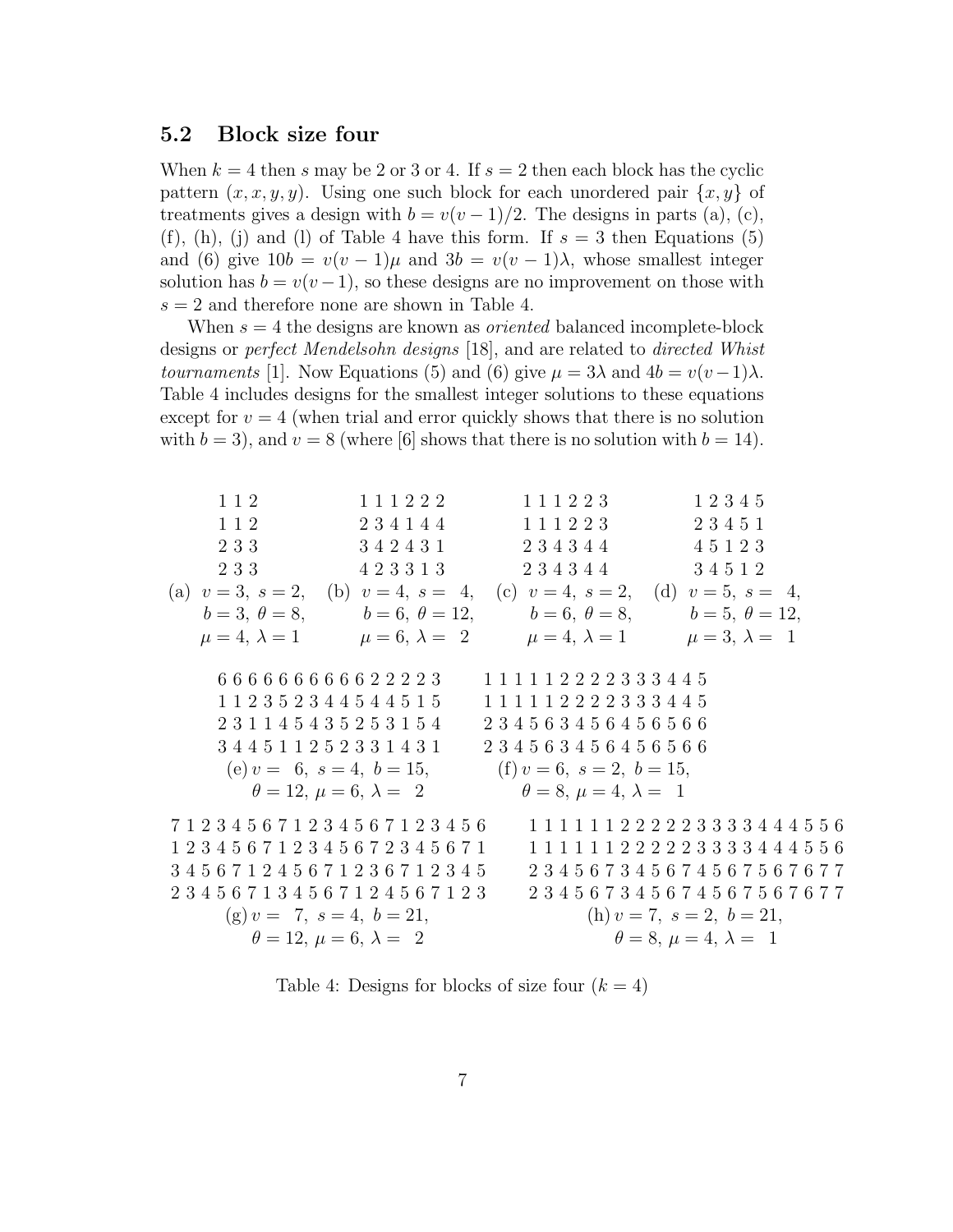Table 4: (continued) Designs for blocks of size four  $(k = 4)$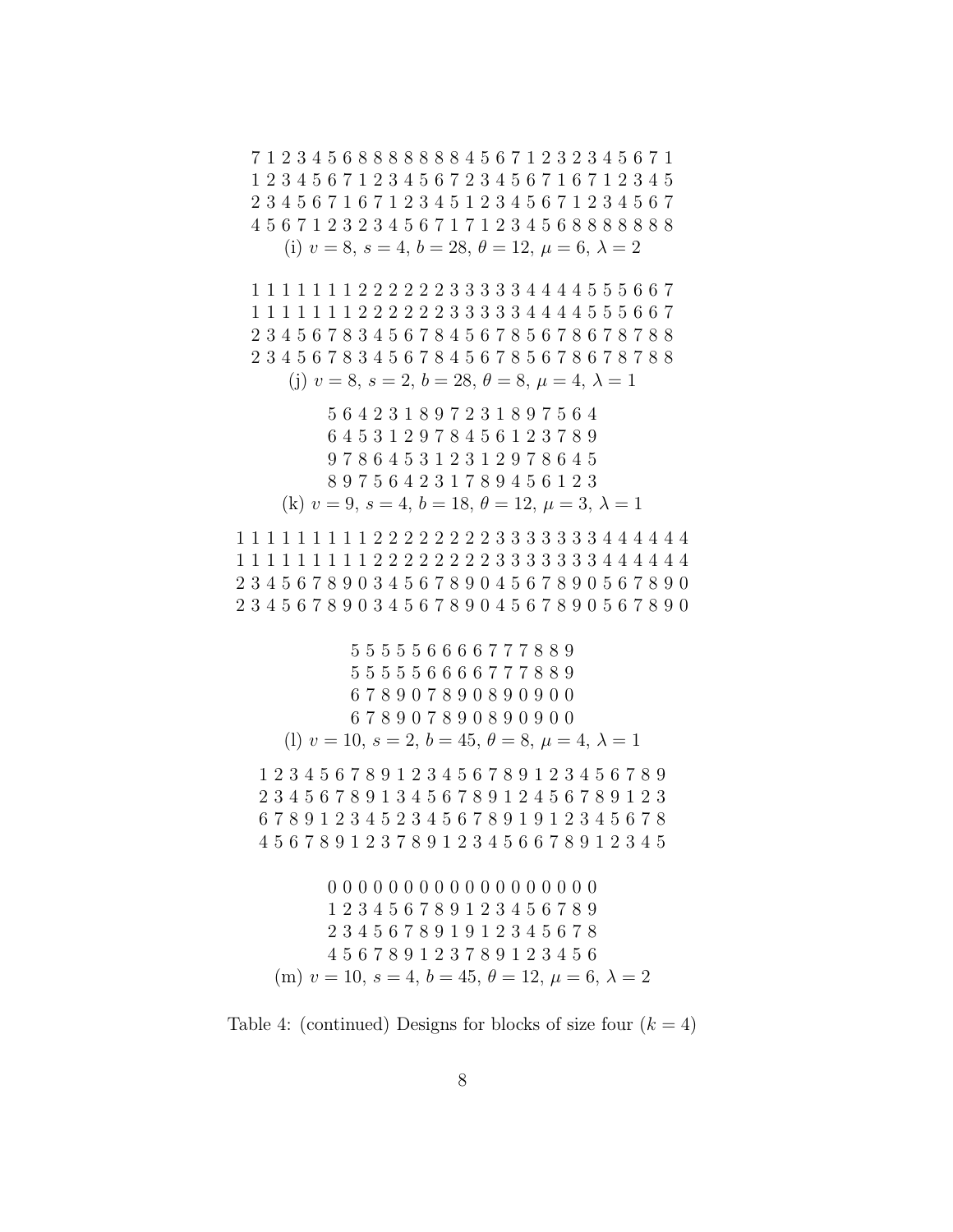#### 5.3 Block size five

When  $k = 5$  then  $s = 3$ , so Equations (5) and (6) give  $16b = v(v - 1)\mu$  and  $3b = v(v-1)\lambda$ , so b must be a multiple of  $v(v-1)$ . If  $v = 3, 4, 7, 9$  or 10 then Table 3 gives a design with  $s = k = 3$  and  $b = v(v - 1)/3$ . Replace each block of the form  $(x, y, z)$  by the three blocks  $(x, y, y, z, z)$ ,  $(x, x, y, z, z)$ and  $(x, x, y, y, z)$ . Designs for  $v = 5$ , 6 and 8 with  $b = v(v - 1)$  are given in Table 5.

> 2 3 4 5 2 3 4 5 1 3 4 5 1 2 4 5 1 2 3 3 4 5 1 4 5 1 2 3 1 2 3 4 5 3 4 5 1 2 3 4 5 1 4 5 1 2 3 1 2 3 4 5 3 4 5 1 2 4 5 1 2 1 2 3 4 5 4 5 1 2 3 2 3 4 5 1 4 5 1 2 1 2 3 4 5 4 5 1 2 3 2 3 4 5 1 (a)  $v = 5, b = 20, \mu = 16, \lambda = 3$

 6 6 6 6 1 2 3 4 5 2 3 4 5 1 5 1 2 3 4 4 5 1 2 3 4 5 1 2 3 3 4 5 1 3 4 5 1 2 5 1 2 3 4 6 6 6 6 6 3 4 5 1 2 5 1 2 3 4 3 4 5 1 3 4 5 1 2 5 1 2 3 4 6 6 6 6 6 3 4 5 1 2 5 1 2 3 4 2 3 4 5 4 5 1 2 3 6 6 6 6 6 2 3 4 5 1 5 1 2 3 4 3 4 5 1 2 2 3 4 5 4 5 1 2 3 6 6 6 6 6 2 3 4 5 1 5 1 2 3 4 3 4 5 1 2 (b)  $v = 6$ ,  $b = 30$ ,  $\mu = 16$ ,  $\lambda = 3$ 

 3 4 5 6 7 1 1 2 3 4 5 6 7 8 8 8 8 8 8 8 7 1 2 3 4 5 6 2 3 4 5 6 7 8 8 8 8 8 8 8 7 1 2 3 4 5 6 4 5 6 7 1 2 3 2 3 4 5 6 7 8 8 8 8 8 8 8 7 1 2 3 4 5 6 4 5 6 7 1 2 3 5 6 7 1 2 3 7 1 2 3 4 5 6 2 3 4 5 6 7 1 8 8 8 8 8 8 8 5 6 7 1 2 3 7 1 2 3 4 5 6 2 3 4 5 6 7 1 8 8 8 8 8 8 8

 4 5 6 7 1 2 2 3 4 5 6 7 1 6 7 1 2 3 4 5 5 6 7 1 2 3 4 6 7 1 2 3 4 3 4 5 6 7 1 2 2 3 4 5 6 7 1 2 3 4 5 6 7 1 6 7 1 2 3 4 3 4 5 6 7 1 2 2 3 4 5 6 7 1 2 3 4 5 6 7 1 2 3 4 5 6 7 1 2 3 4 5 6 7 1 2 3 4 5 6 7 1 2 3 4 5 6 7 2 3 4 5 6 7 1 2 3 4 5 6 7 1 2 3 4 5 6 7 1 2 3 4 5 6 7 (c)  $v = 8$ ,  $b = 56$ ,  $\mu = 16$ ,  $\lambda = 3$ 

Table 5: Designs for blocks of size five  $(k = 4, s = 3, \theta = 16)$ : see text for other numbers of treatments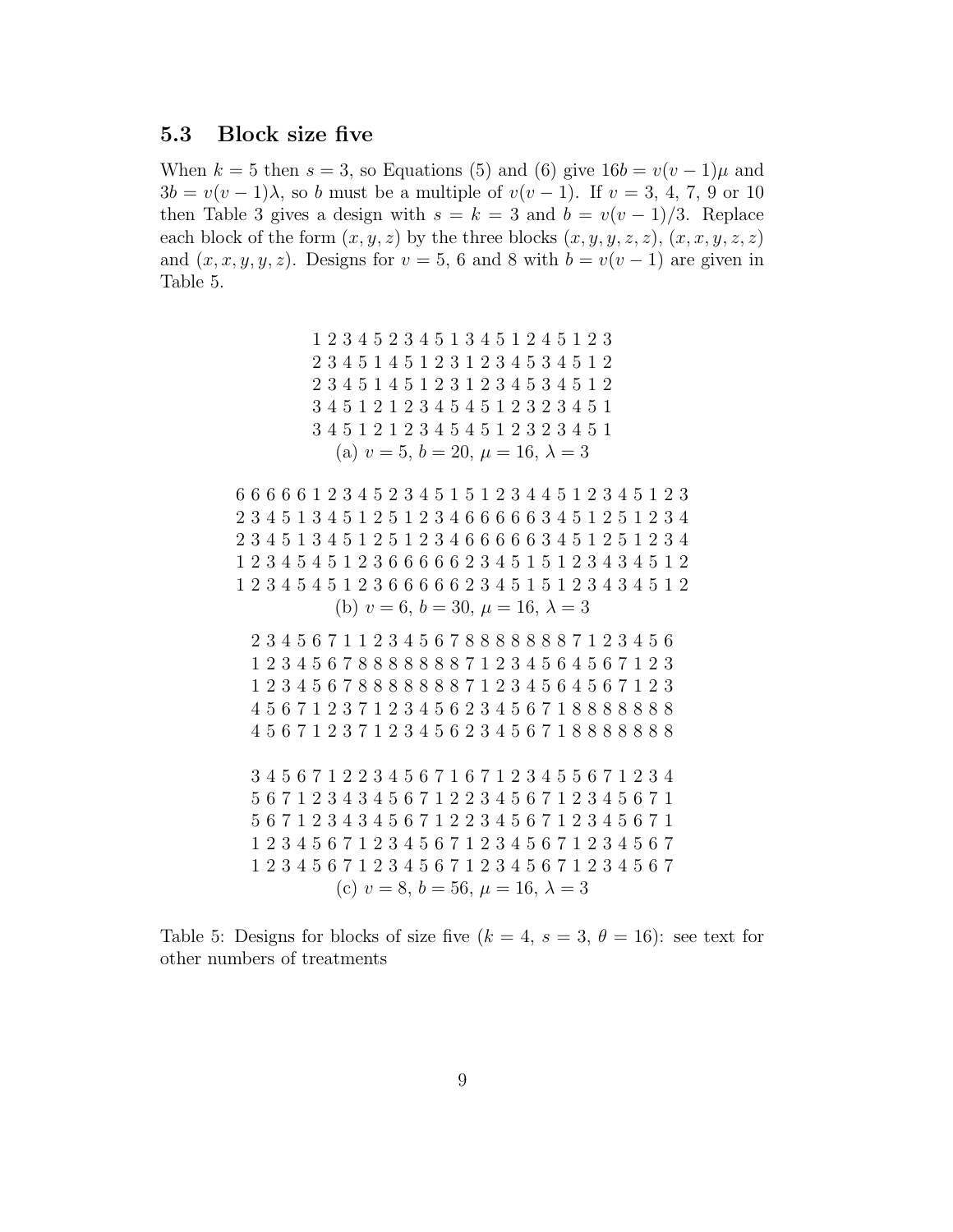#### 5.4 Block size six

When  $k = 6$  then  $s = 3$  and every block has the form  $(x, x, y, y, z, z)$ . Use the design from Table 3 for the appropriate value of  $v$ , and double the occurrences of each entry. For example, if  $v = 7$  then the first block is  $(1, 1, 2, 2, 4, 4)$ . Note that, after randomization, there are six possibilities for this block, including



#### 5.5 Block size seven

When  $k = 7$  then  $s = 4$ , so Equations (5) and (6) give  $\mu = 9\lambda$  and  $4b =$  $v(v-1)\lambda$ . Also, every within-block contribution to concurrence is either 4 or 2, so  $\mu$  is even and hence  $\lambda$  is even. Each block has a single unrepeated treatment, so, to maintain symmetry, b must be a multiple of  $v$ . Table 6 shows the smallest design for  $v = 4, 6, 7, 8$  and 9.

When  $v = 5$ , use the design in Table 4 with  $s = 4$  and replace each block of the form  $(w, x, y, z)$  by the four blocks  $(w, x, x, y, y, z, z), (w, w, x, y, y, z, z),$  $(w, w, x, x, y, z, z)$  and  $(w, w, x, x, y, y, z)$ .

When  $v = 10$  the smallest solution to the equations has  $b = 90$ . A design with 90 blocks of 7 plots each is probably too large for practical purposes, so no design is tabulated.

### 5.6 Block size eight

When  $k = 8$  then  $s = 4$  and every block has the form  $(w, w, x, x, y, y, z, z)$ . Use the design from Table 4 for the appropriate value of v with  $s = 4$ , and double the occurrence of each entry.

#### 5.7 Block size nine

When  $k = 9$  then  $s = 4$  and again we find that  $4b = v(v-1)\lambda$ ,  $\lambda$  is even and v divides b. Use the designs for  $k = 7$  and replace each block of the form  $(w, x, x, y, y, z, z)$  by the block  $(w, w, w, x, x, y, y, z, z)$ .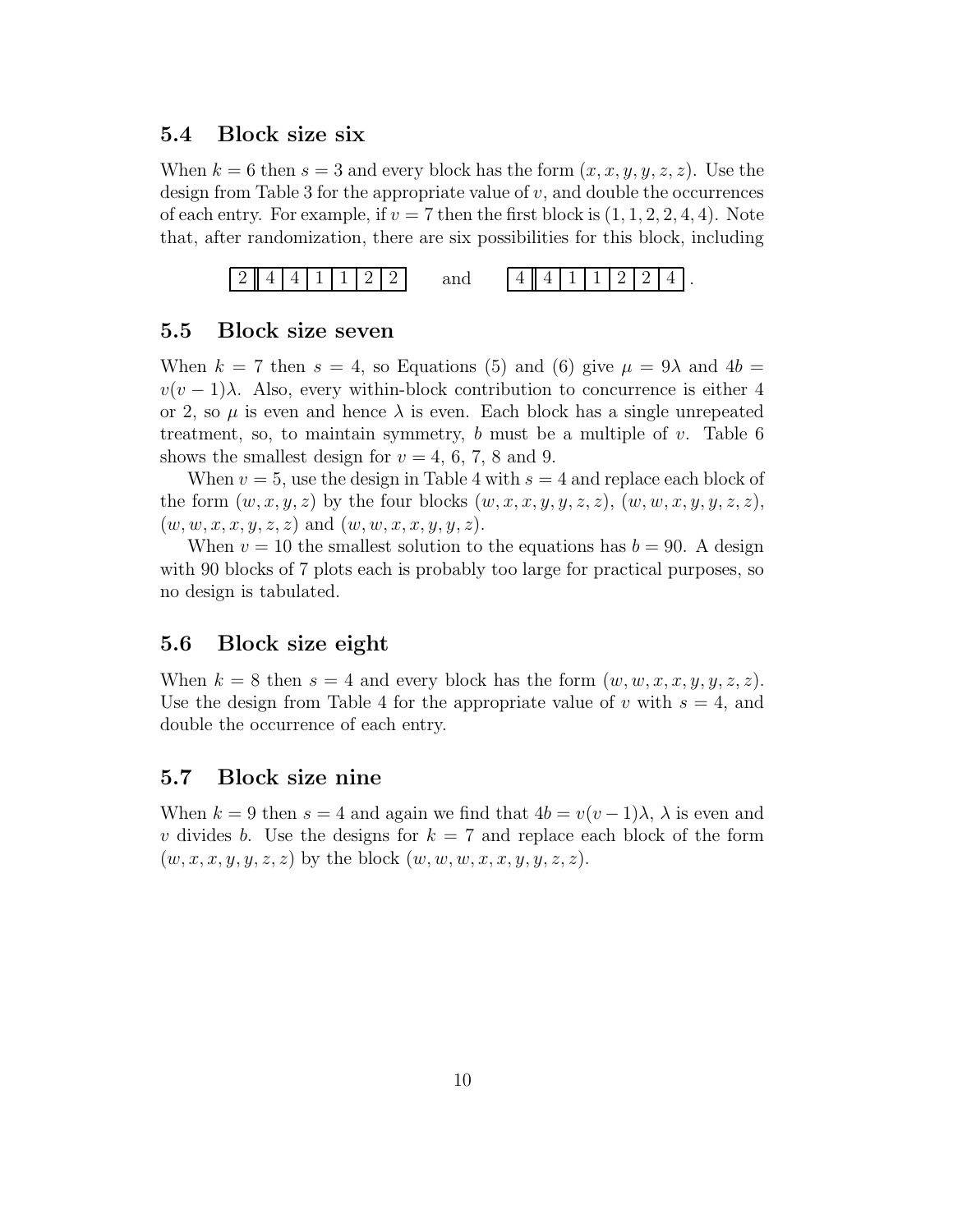2 3 4 2 3 3 1 1 2 4 4 1 4 3 3 1 2 3 4 4 1 2 1 4 3 3 1 2 3 4 4 1 2 4 1 2 1 2 4 4 2 3 3 1 4 1 2 1 2 4 4 2 3 3 1 3 2 1 4 4 1 2 3 1 2 3 3 2 1 4 4 1 2 3 1 2 3 (a)  $v = 4, b = 12, \mu = 36, \lambda = 4$ 

 4 4 5 2 3 6 3 2 5 5 6 1 5 3 4 1 3 1 6 1 2 2 4 2 6 3 5 1 4 3 5 2 3 6 3 4 4 3 4 5 5 6 4 6 3 5 6 2 4 1 5 2 3 1 2 3 2 3 3 5 2 3 6 3 4 4 3 4 5 5 6 4 6 3 5 6 2 4 1 5 2 3 1 2 3 2 3 5 2 6 6 5 4 2 5 2 1 4 6 3 6 1 5 4 2 5 6 4 1 5 6 2 1 2 4 1 5 2 6 6 5 4 2 5 2 1 4 6 3 6 1 5 4 2 5 6 4 1 5 6 2 1 2 4 1 6 6 4 5 2 2 6 3 4 6 1 3 1 1 3 4 1 5 1 2 6 4 1 1 3 5 1 3 2 6 6 4 5 2 2 6 3 4 6 1 3 1 1 3 4 1 5 1 2 6 4 1 1 3 5 1 3 2 (b)  $v = 6, b = 30, \mu = 36, \lambda = 4$  1 2 3 4 5 6 1 2 3 4 5 6 7 7 1 2 3 4 5 6 2 3 4 5 6 7 4 5 6 7 1 2 3 2 3 4 5 6 7 1 2 3 4 5 6 7 4 5 6 7 1 2 3 2 3 4 5 6 7 1

 4 5 6 7 1 2 3 4 5 6 7 1 2 6 7 1 2 3 4 5 4 5 6 7 1 2 3 4 5 6 7 1 2 6 7 1 2 3 4 5 3 4 5 6 7 1 7 1 2 3 4 5 6 4 5 6 7 1 2 3 3 4 5 6 7 1 7 1 2 3 4 5 6 4 5 6 7 1 2 3 (c)  $v = 7, b = 21, \mu = 18, \lambda = 2$ 

Table 6: Designs for blocks of size seven  $(k = 7, s = 4, \theta = 36)$ : see text for other numbers of treatments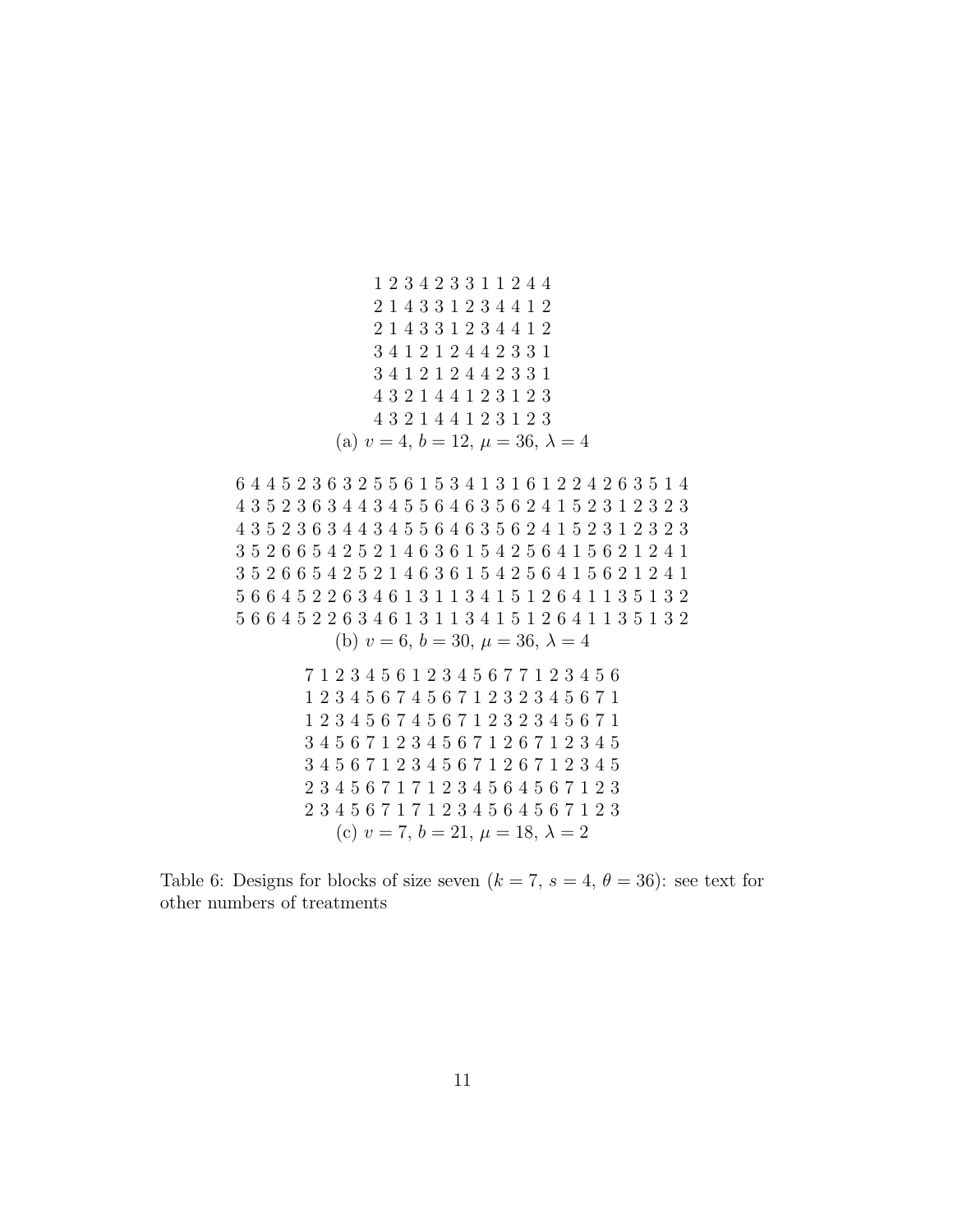1 2 3 4 5 6 1 2 3 4 5 6 7 2 3 4 5 6 7 1 4 5 6 7 1 2 3 2 3 4 5 6 7 2 3 4 5 6 7 1 1 2 3 4 5 6 7 2 3 4 5 6 7 1 2 3 4 5 6 7 2 3 4 5 6 7 1 1 2 3 4 5 6 7 2 3 4 5 6 7 1 3 4 5 6 7 1 4 5 6 7 1 2 3 7 1 2 3 4 5 6 1 2 3 4 5 6 7 3 4 5 6 7 1 4 5 6 7 1 2 3 7 1 2 3 4 5 6 1 2 3 4 5 6 7 5 6 7 1 2 3 7 1 2 3 4 5 6 4 5 6 7 1 2 3 7 1 2 3 4 5 6 5 6 7 1 2 3 7 1 2 3 4 5 6 4 5 6 7 1 2 3 7 1 2 3 4 5 6 8 8 8 8 8 8 1 2 3 4 5 6 7 6 7 1 2 3 4 5 2 3 4 5 6 7 1 2 3 4 5 6 7 6 7 1 2 3 4 5 1 2 3 4 5 6 7 6 7 1 2 3 4 5 2 3 4 5 6 7 6 7 1 2 3 4 5 1 2 3 4 5 6 7 6 7 1 2 3 4 5 7 1 2 3 4 5 2 3 4 5 6 7 1 8 8 8 8 8 8 8 1 2 3 4 5 6 7 7 1 2 3 4 5 2 3 4 5 6 7 1 8 8 8 8 8 8 8 1 2 3 4 5 6 7 3 4 5 6 7 1 8 8 8 8 8 8 8 2 3 4 5 6 7 1 8 8 8 8 8 8 8 3 4 5 6 7 1 8 8 8 8 8 8 8 2 3 4 5 6 7 1 8 8 8 8 8 8 8 (d)  $v = 8$ ,  $b = 56$ ,  $\mu = 36$ ,  $\lambda = 4$ 

 2 3 7 8 9 4 5 6 4 5 6 1 2 3 7 8 9 1 2 3 7 8 9 4 5 6 6 4 5 3 1 2 9 7 8 3 1 8 9 7 5 6 4 1 2 3 7 8 9 4 5 6 6 4 5 3 1 2 9 7 8 2 3 1 8 9 7 5 6 4 3 1 8 9 7 5 6 4 1 2 3 7 8 9 4 5 6 6 4 5 3 1 2 9 7 8 2 3 1 8 9 7 5 6 4 6 4 2 3 1 8 9 7 2 3 1 8 9 7 5 6 4 2 3 1 8 9 7 5 6 4 9 7 8 6 4 5 3 1 2 6 4 2 3 1 8 9 7 2 3 1 8 9 7 5 6 4 2 3 1 8 9 7 5 6 4 9 7 8 6 4 5 3 1 2 5 6 1 2 3 7 8 9 5 6 4 2 3 1 8 9 7 9 7 8 6 4 5 3 1 2 1 2 3 7 8 9 4 5 6 5 6 1 2 3 7 8 9 5 6 4 2 3 1 8 9 7 9 7 8 6 4 5 3 1 2 1 2 3 7 8 9 4 5 6 (e)  $v = 9, b = 36, \mu = 18, \lambda = 2$ 

Table 6: (continued) Designs for blocks of size seven  $(k = 7, s = 4, \theta = 36)$ : see text for other numbers of treatments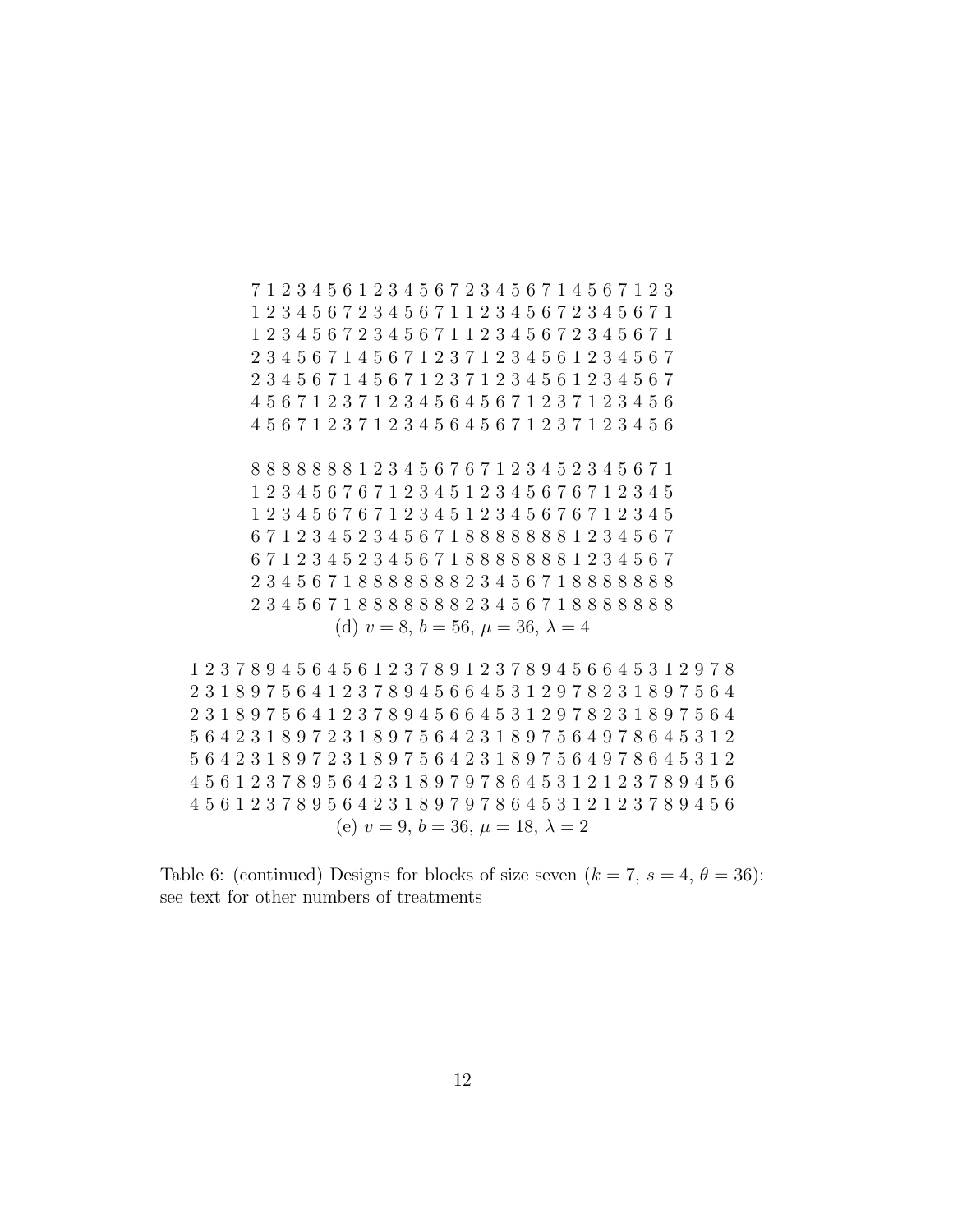## References

- [1] I. ANDERSON: *Combinatorial Designs and Tournaments*, Oxford University Press, Oxford, (1997).
- [2] J.-M. Azaïs, R. A. Bailey & H. Monod: A catalogue of efficient neighbour-designs with border plots, Biometrics, (1993), 49, pp. 1252– 1261.
- [3] J.-M. Azaïs, J. ONILLON & M. LEFORT-BUSON: Une méthode d'étude de phénomènes de compétition entre génotypes. Application au colza (*Brassica napus L.*), Agronomie,  $6$ , (1986), pp. 601–614.
- [4] R. A. Bailey & P. Druilhet: Optimality of neighbour-balanced designs for total effects, Annals of Statistics, in press.
- [5] J. Besag & R. Kempton: Statistical analysis of field experiments using neighbouring plots, Biometrics, 42, (1986), pp. 231–251.
- [6] F. E. Bennett, X. Zhang & L. Zhu: Perfect Mendelsohn designs with block size 4, Ars Combinatoria,  $29$ ,  $(1990)$ , pp. 65–72.
- [7] C. J. Colburn & A. Rosa: Directed and Mendelsohn triple systems, in: Contemporary Design Theory: A Collection of Surveys (eds. J. H. Dinitz & D. R. Stinson), John Wiley and Sons, New York, (1992), pp. 97–136.
- [8] O. DAVID & R. A. KEMPTON: Designs for interference, *Biometrics*, 52, (1996), pp. 597–606.
- [9] G. V. Dyke & C. F. Shelley: Serial designs balanced for effects of neighbours on both sides, *Journal of Agricultural Science*, **124**, (1976), pp. 335–342.
- [10] D. J. FINNEY & A. D. OUTHWAITE: Serially balanced sequences in bioassay, Proceedings of the Royal Society, Series B, 145, (1956), pp. 493–507.
- [11] J. F. Jenkyn & G. V. Dyke: Interference between plots in experiments with plant pathogens, Aspects of Applied Biology, 10, (1985), pp. 75–85.
- [12] R. A. Kempton: Interference between plots, in: Statistical Methods for Plant Variety Evaluation (eds. R. A. Kempton and P. N. Fox), Chapman and Hall, London, (1997), pp. 101–116.